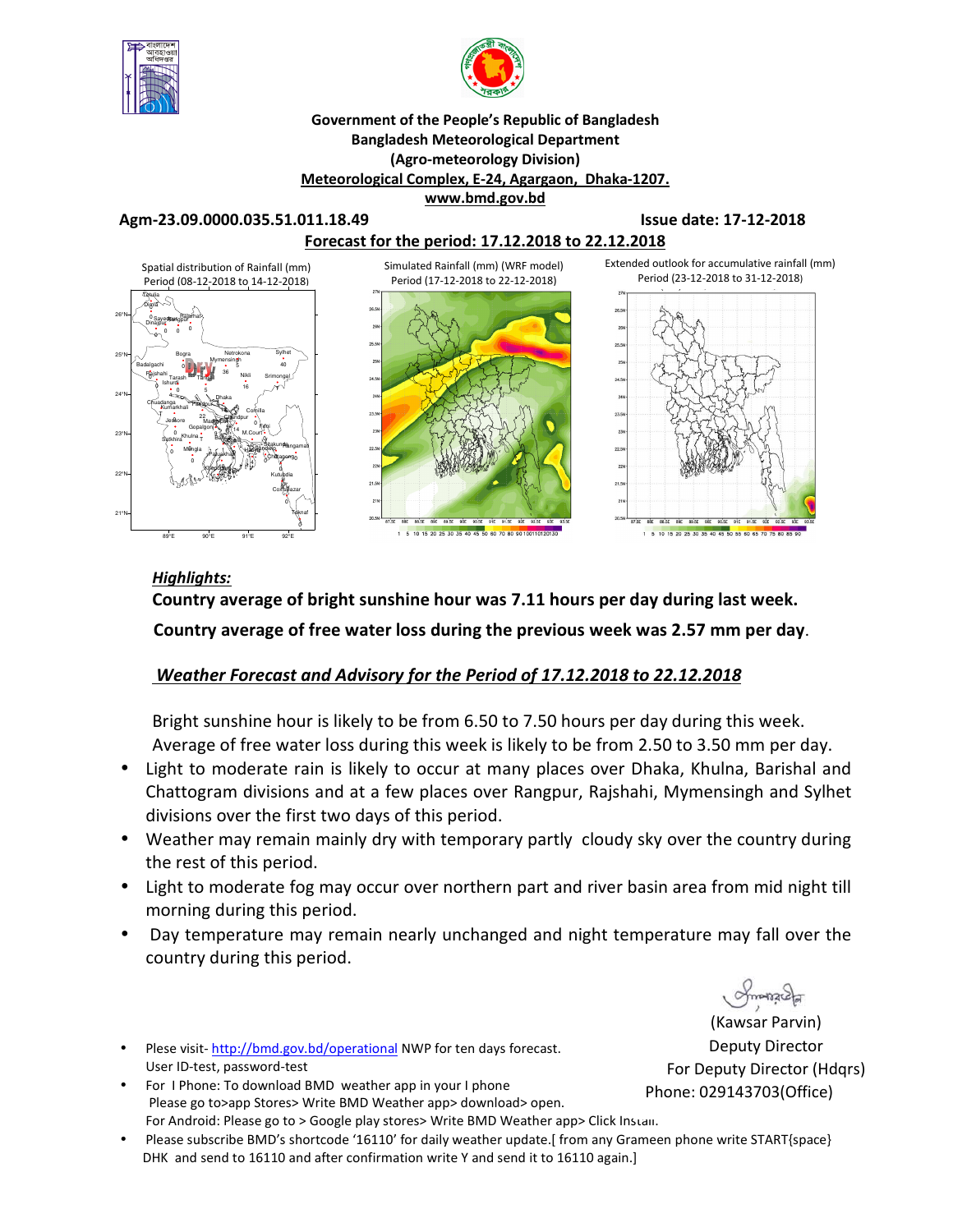#### **Short Weather description Period: 08.12.2018 to 14.12.2018**

Maximum And Minimum Temperature (Range and Extreme)

| <b>Divisions</b> | <b>Maximum temperature</b><br>range in <sup>o</sup> C |         | <b>Highest maximum</b><br>temperature in <sup>o</sup> C |      |                              | Minimum temperature<br>Range in <sup>o</sup> C |  | Lowest minimum<br>temperature in <sup>o</sup> C |      |              |
|------------------|-------------------------------------------------------|---------|---------------------------------------------------------|------|------------------------------|------------------------------------------------|--|-------------------------------------------------|------|--------------|
| <b>Dhaka</b>     | 26.1                                                  | $-28.9$ | <sup>o</sup> C Dhaka                                    | 28.9 | $^{\circ}$ C <sub>11.4</sub> | $\overline{a}$                                 |  | $\overline{18.2 \text{ °C}}$ Gopalgonj          | 11.4 | °с           |
| Mymensingh       | 26.0                                                  | 28.6    | <sup>o</sup> C Netrokona                                | 28.6 | $^{\circ}$ C 12.3            |                                                |  | $-$ 15.0 $^{\circ}$ C Netrokona                 | 12.3 | °c           |
| Chattogram       | 26.3                                                  | 30.8    | <sup>o</sup> C Cox'bazar                                | 30.8 | $^{\circ}$ C <sub>11.4</sub> |                                                |  | $-20.0$ $\degree$ C Cumilla                     | 11.4 | $^{\circ}$ c |
| Sylhet           | 27.4                                                  | 30.2    | <sup>o</sup> C Sylhet                                   | 30.2 | $^{\circ}$ Cl09.3            |                                                |  | $-$ 17.9 $^{\circ}$ C Srimongal                 | 09.3 | °c           |
| Rajshahi         | 26.0                                                  | $-28.8$ | <sup>o</sup> C Bogura                                   | 28.8 | $^{\circ}$ C <sub>10.6</sub> |                                                |  | - 15.1 °C Rajshahi & Badalgachhi                | 10.6 | $^0$ C       |
| Rangpur          | 25.8                                                  | $-29.0$ | $\overline{C}$ Syedpur & Tetulia                        | 29.0 | $^{\circ}$ C <sub>8.8</sub>  |                                                |  | $\overline{14.7}$ °C Tetulia                    | 8.8  | $^0$ C       |
| Khulna           | 26.0                                                  | $-29.2$ | <sup>o</sup> C Jashore                                  | 29.2 | $^{\circ}$ C <sub>10.2</sub> | $\mathcal{L}^{\pm}$                            |  | $\overline{16.8}$ °C Chuadanga                  | 10.2 | $^0$ C       |
| Barishal         | 26.1                                                  | $-29.0$ | <sup>o</sup> C Khepupara                                | 29.0 | $^{\circ}$ C <sub>12.4</sub> |                                                |  | 15.4 °C Barishal & Bhola                        | 12.4 | $^{\circ}$ c |

#### *Rainfall analysis* **and** *average temperature:-*

| Name of the<br><b>Divisions</b> | Name of the<br><b>Stations</b> | Total<br>Rainfall<br>in (mm) | Rainfall<br>in $(mm)$   | Normal Deviation<br>in $%$ | Total<br>Rainy<br>days | M ax<br>in % | M in<br>in % | Average Average   Average   Average<br>M ax.<br>Humidity Humidity temp in °C | Normal<br>M ax.<br>temp in<br>°C | Average Average<br>M in.<br>temp in<br>۰c | Normal<br>M in.<br>temp in |
|---------------------------------|--------------------------------|------------------------------|-------------------------|----------------------------|------------------------|--------------|--------------|------------------------------------------------------------------------------|----------------------------------|-------------------------------------------|----------------------------|
| <b>Dhaka</b>                    | Dhaka                          | 0                            | 4                       | $***$                      | $00\,$                 | 091          | 038          | 28.0                                                                         | 27.1                             | 16.3                                      | 15.6                       |
|                                 | Faridpur                       | 0                            | 3                       | $-100$                     | $00\,$                 | 95           | 41           | 27.8                                                                         | 26.5                             | 14                                        | 15.0                       |
|                                 | Madaripur                      | 0                            | 1                       | $***$                      | $00\,$                 | 96           | 46           | 27.6                                                                         | 27.3                             | 13.4                                      | 14.8                       |
|                                 | Nikli                          | 0                            | $\star\star$            | ***                        | $00\,$                 | **           | **           | **                                                                           |                                  | $\star\star$                              |                            |
|                                 | Tangail                        | 0                            | 3                       | $***$                      | $00\,$                 | 095          | 044          | 27.3                                                                         | 26.7                             | 13.7                                      | 14.3                       |
|                                 | Gopalgonj                      | 0                            | $\star\star$            | $***$                      | $00\,$                 | 96           | 36           | 27.4                                                                         | **                               | 13                                        | $\star\star$               |
| Mymensingh                      | Mymensingh                     | 0                            | $\overline{c}$          | $***$                      | $00\,$                 | 98           | 46           | 27.6                                                                         | 26.9                             | 13.4                                      | 14.2                       |
|                                 | Netrokona                      | 0                            | $\star\star$            | ***                        | 00                     | 099          | 045          | 27.9                                                                         | $\star\star$                     | 13.5                                      | $\star\star$               |
| Chattogram                      | Chattogram                     | 0                            | 8                       | $-100$                     | $00\,$                 | **           | $\star\star$ | $\star\star$                                                                 | 27.6                             | $\star\star$                              | 16.3                       |
|                                 | Sitakunda                      | 0                            | 3                       | $-100$                     | $00\,$                 | **           | $\star\star$ | $\star\star$                                                                 | 28.1                             | $\star\star$                              | 14.7                       |
|                                 | Rangamati                      | 0                            | 5                       | $-100$                     | $00\,$                 | 98           | 19           | 27.6                                                                         | 27.0                             | 14.15                                     | 15.9                       |
|                                 | Cox'sBazar                     | 0                            | 4                       | $-100$                     | $00\,$                 | 91           | 44           | 29.1                                                                         | 28.4                             | 17.5                                      | 17.5                       |
|                                 | Teknaf                         | 0                            | 3                       | $-100$                     | $00\,$                 | **           | $\star\star$ | **                                                                           | 28.6                             | $\star\star$                              | 17.7                       |
|                                 | Hatiya                         | 0                            | 5                       | $-100$                     | $00\,$                 | $\star\star$ | $\star\star$ | **                                                                           | 27.1                             | $^{\star\star}$                           | 16.3                       |
|                                 | Sandw ip                       | 0                            | 6                       | $\star\star\star$          | $00\,$                 | 098          | 045          | 28.2                                                                         | 26.9                             | 015                                       | 16.5                       |
|                                 | Kutubdia                       | 0                            | 4                       | $-100$                     | $00\,$                 | $\star\star$ | $\star\star$ | **                                                                           | 27.4                             | $^{\star\star}$                           | 17.1                       |
|                                 | Feni                           | 0                            | 4                       | $-100$                     | $00\,$                 | 097          | 036          | 28.6                                                                         | 27.4                             | 13.5                                      | 15.1                       |
|                                 | M.Court                        | 0                            | 4                       | $-100$                     | $00\,$                 | 100          | 45           | 27.8                                                                         | 26.9                             | 15.5                                      | 16.4                       |
|                                 | Chandpur                       | 0                            | 3                       | $***$                      | $00\,$                 | 096          | 046          | 028                                                                          | 26.6                             | 016                                       | 16.0                       |
|                                 | Cumilla                        | 0                            | 3                       | $-100$                     | $00\,$                 | **           | **           | **                                                                           | 27.2                             | $\star\star$                              | 14.0                       |
| <b>Sylhet</b>                   | Sylhet                         | 0                            | $\overline{\mathbf{c}}$ | $-100$                     | $00\,$                 | 92           | 43           | 28.9                                                                         | 27.1                             | 15.8                                      | 15.1                       |
|                                 | Srimongal                      | 0                            | $\overline{\mathbf{c}}$ | $-100$                     | $00\,$                 | 100          | 38           | 28.6                                                                         | 27.3                             | 11.2                                      | 12.5                       |
| Rajshahi                        | Rajshahi                       | 0                            | 3                       | $***$                      | $00\,$                 | $\star\star$ | $\star\star$ | $\star\star$                                                                 | 26.5                             | $^{\star\star}$                           | 13.4                       |
|                                 | Bogura                         | 0                            | 3                       | $***$                      | $00\,$                 | 094          | 031          | 28.3                                                                         | 27.3                             | 14.3                                      | 14.5                       |
|                                 | Ishurdi                        | 0                            | 3                       | $***$                      | $00\,$                 | 97           | 29           | 27.2                                                                         | 26.6                             | 12.4                                      | 13.1                       |
|                                 | Badalgachi                     | 0                            | $\star\star$            | $***$                      | 00                     | 100          | 032          | 27.1                                                                         | $\star\star$                     | 11.3                                      |                            |
|                                 | Tarash                         | 0                            | $\star\star$            | $***$                      | 00                     | 97           | 26           | 27.1                                                                         | **                               | 13.6                                      |                            |
| Rangpur                         | Rangpur                        | 0                            | $\overline{\mathbf{c}}$ | $-100$                     | $00\,$                 | $\star\star$ | $\star\star$ | $\star\star$                                                                 | 25.7                             | $^{\star\star}$                           | 13.8                       |
|                                 | Dinajpur                       | 0                            | $\overline{\mathbf{c}}$ | $***$                      | $00\,$                 | 096          | 038          | 27.7                                                                         | 26.0                             | 11.4                                      | 13.0                       |
|                                 | Sayedpur                       | 0                            | $\star\star$            | ***                        | $00\,$                 | 94           | 37           | 27.8                                                                         | $^{\star\star}$                  | 12.2                                      | $***$                      |
|                                 | Rajarhat                       | 0                            | $\star\star$            | ***                        | 00                     | **           | $\star\star$ | **                                                                           | **                               | $\star\star$                              | $\star\star$               |
|                                 | Tetulia                        | 0                            | $\star\star$            | $***$                      | $00\,$                 | **           | $\star\star$ | **                                                                           | **                               | $\star\star$                              | $\star\star$               |
|                                 | Dimla                          | 0                            | $\star\star$            | $***$                      | $00\,$                 | 95           | 33           | 6.93                                                                         | $^{\star\star}$                  | 1.7212                                    | $\star\star$               |
| Khulna                          | Khulna                         | $\pmb{0}$                    | $\overline{\mathbf{c}}$ | $-100$                     | $00\,$                 | **           | $\star\star$ | **                                                                           | 27.1                             | $\star\star$                              | 15.0                       |
|                                 | Mongla                         | $\pmb{0}$                    | $\star\star$            | $\star\star\star$          | $00\,$                 | 93           | 40           | 27.7                                                                         | $\star\star$                     | 15.4                                      | $^{\star\star}$            |
|                                 | Jashore                        | 0                            | 5                       | $***$                      | 00                     | 97           | 34           | 28.1                                                                         | 27.2                             | 12.4                                      | 13.4                       |
|                                 | Chuadanga                      | $\pmb{0}$                    | $\mathbf{1}$            | $***$                      | $00\,$                 | $\star\star$ | $\star\star$ | **                                                                           | 26.9                             | $^{\star\star}$                           | 13.4                       |
|                                 | Satkhira                       | $\pmb{0}$                    | 4                       | $***$                      | $00\,$                 | 97           | 77           | 27.4                                                                         | 27.5                             | 12.6                                      | 14.1                       |
|                                 | Kumarkhali                     | $\pmb{0}$                    | **                      | $***$                      | $00\,$                 | 97           | 38           | 27.3                                                                         | **                               | 13.7                                      | $\star\star$               |

Analyses contained in this bulletin are based on preliminary \* un-checked data. \*\* Data not received. \*\*\* Data not available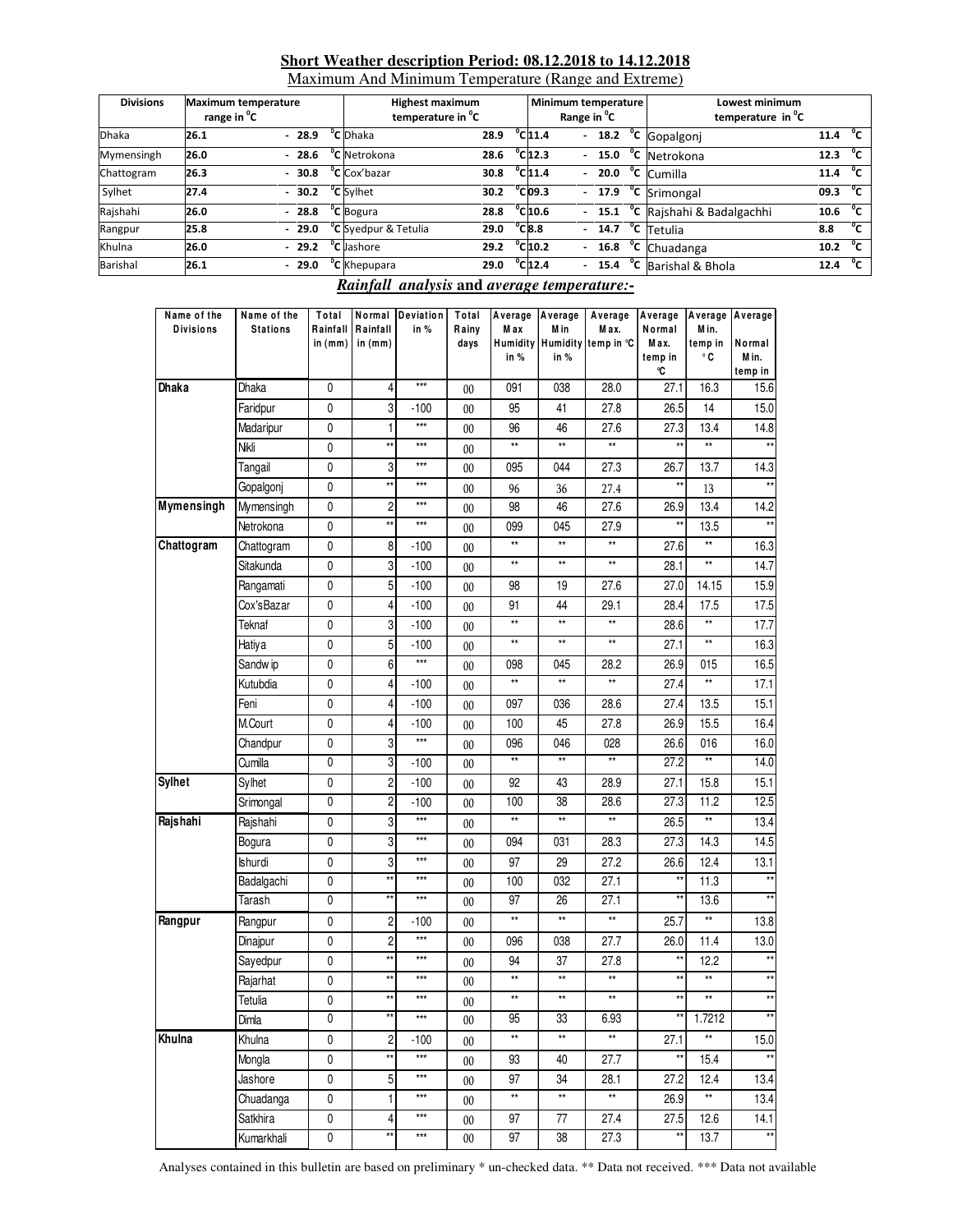

Spatial distribution of Rainfall (mm). Period (08-12-2018 to 14-12-2018)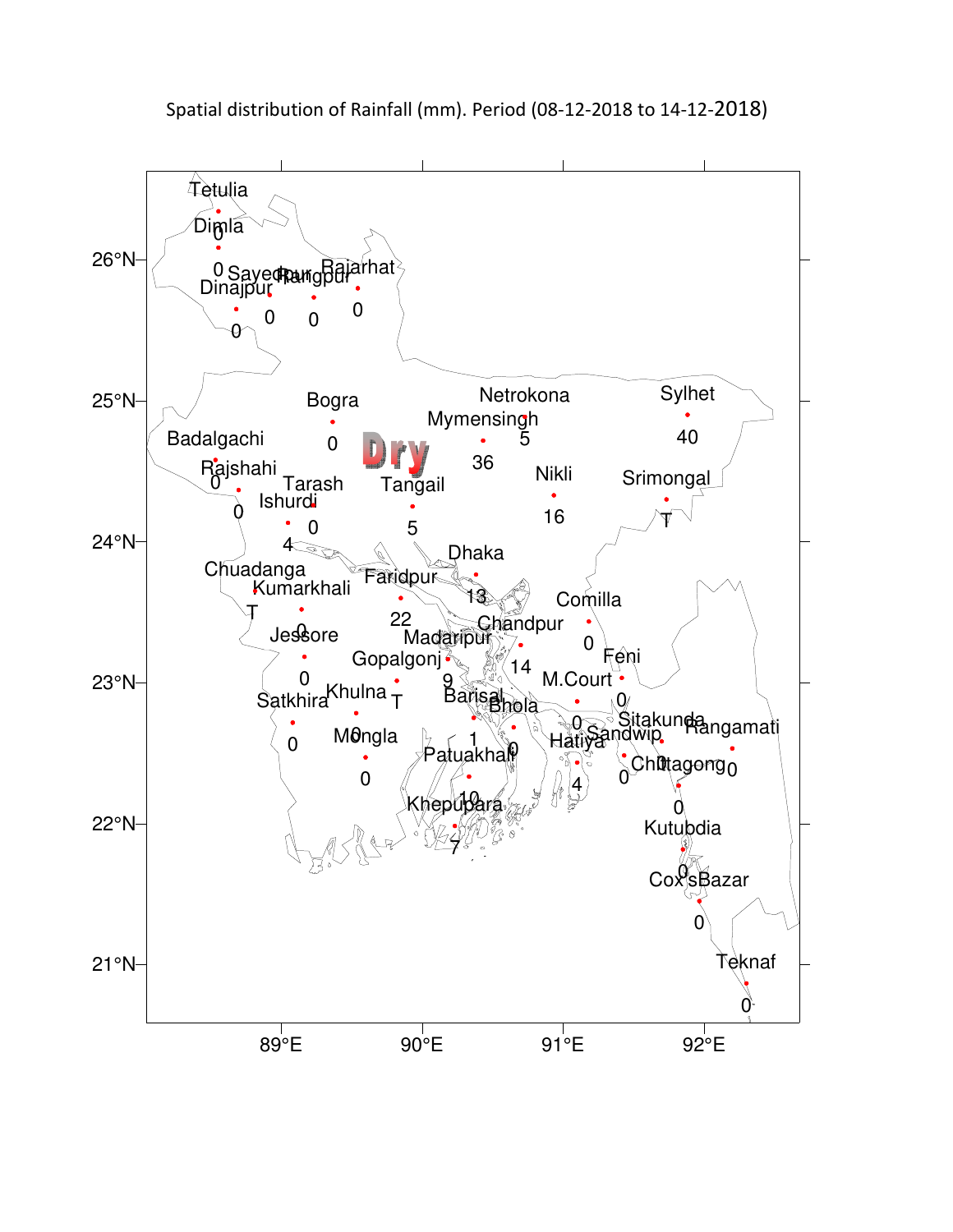



# গণপ্রজাতন্ত্রী বাংলাদেশ সরকার বাংলাদেশ আবহাওয়া অধিদপ্তর কৃষি আবহাওয়া মহাশাখা আবহাওয়া ভবন, ই-২৪, আগারগাঁও, ঢাকা-১২০৭। www.bmd.gov.bd

তারিখ: ১৭-১২-২০১৮ খিঃ

এজিএম-২৩.০৯.০০০০.০৩৫.৫১.০১১.১৮.৪৯



# পূর্বাভাসের সময়কাল: ১৭-১২-২০১৮ থেকে ২২-১২-২০১৮

Extended outlook for accumulative rainfall (mm) Period (23-12-2018 to 31-12-2018)





# প্ৰধান বৈশিষ্ট্য সমূহঃ-

গত সপ্তাহে দেশের দৈনিক বাষ্পীভবনের গড ২.৫৭ মিঃ মিঃ ছিল।

# আবহাওয়ার পূর্বাভাসঃ ১৭-১২-২০১৮ থেকে ২২-১২-২০১৮ ইং পর্যন্ত।

এ সপ্তাহে দৈনিক উজ্জল সূর্য কিরণ কাল ৬.৫০ থেকে ৭.৫০ ঘন্টার মধ্যে থাকতে পারে ।

আগামী সপ্তাহের বাম্পীভবনের দৈনিক গড় ২.৫০ মিঃ মিঃ থেকে ৩.৫০ মিঃ মিঃ থাকতে পারে।

এ সময়ের প্রথম দুই দিন ঢাকা, খুলনা, বরিশাল ও চট্ট্রগ্রাম বিভাগের অনেক স্থানে এবং রংপুর, রাজশাহী, ময়মনসিংহ ও  $\bullet$ সিলেট বিভাগের কিছু কিছু স্থানে হাঙ্কা থেকে মাঝারি ধরণের বৃষ্টিপাত হতে পারে।

5 10 15 20 25 30 35 40 45 50 60 70 80 9

- এ সময়ের অবশিষ্ট সময়ে আকাশ অস্থায়ীভাবে আংশিক মেঘলাসহ সারাদেশের আবহাওয়া প্রধানতঃ শুষ্ক থাকতে পারে ।
- এ সময়ে দেশের উত্তরাঞ্চল এবং নদী অববাহিকায় সকাল হতে মধ্য রাত পর্যন্ত হাল্কা থেকে মাঝারি ধরনের কুয়াশা পড়তে পারে।
- এ সময়ে সারাদেশে দিনের তাপমাত্রা প্রায় অপরিবর্তিত থাকতে পারে এবং রাতের তাপমাত্রা সামান্য কমতে পারে।
- Plese visit-http://bmd.gov.bd/operational NWP for ten days forecast. User ID-test, password-test
- For I Phone: To download BMD weather app in your I phone Please go to>app Stores> Write BMD Weather app> download> open. For Android: Please go to > Google play stores> Write BMD Weather app> Click Install.
- Please subscribe BMD's shortcode '16110' for daily weather update. [from any Grameen phone write START{space} DHK and send to 16110 and after confirmation write Y and send it to 16110 again.]

(কাওসার পারভীন) উপপরিচালক উপপরিচালকের (সদর দপ্তর) পক্ষে টেলিফোন: ০২৯১৪৩৭০৩ (অফিস)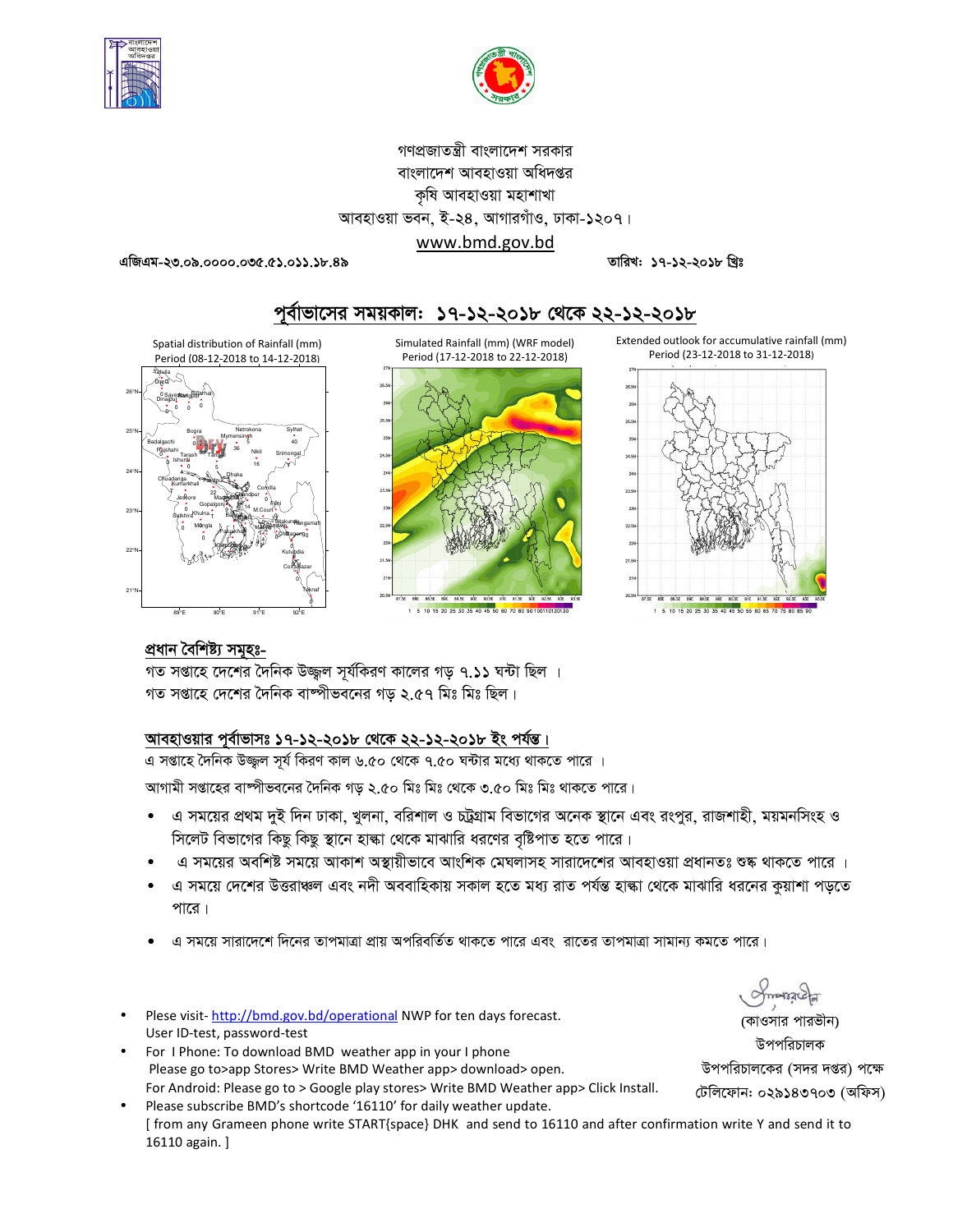# <u> আবহাওয়া বিবরণী, সমূহ ০৮-১২-২০১৮ থেকে ১৪-১২-২০১৮</u>

| বিভাগ     |      | সর্বোচ্চ তাপমাত্রার পরিসর |      |                | সৰ্বোচ্চ তাপমাত্ৰা '<br>সেঃ |      | সর্বনিম্ন তাপমাত্রার পরিসর <sup>০</sup> সেঃ |      |  |      | সৰ্বনিম্ন তাপমাত্ৰা °সেঃ |                   |      |                   |
|-----------|------|---------------------------|------|----------------|-----------------------------|------|---------------------------------------------|------|--|------|--------------------------|-------------------|------|-------------------|
| ঢাকা      | ২৬.১ | $\overline{\phantom{0}}$  |      | ২৮.৯ ° সেঃ     | ঢাকা                        | ২৮.৯ | °সেঃ                                        | 55.8 |  | ১৮.২ | $^{\circ}$ সেঃ           | গোপালগঞ্জ         |      | $35.8\degree$ সেঃ |
| ময়মনসিংহ | ২৬.০ |                           | ২৮.৬ | $^{\circ}$ সেঃ | নেত্ৰকোনা                   | ২৮.৬ | $^{\circ}$ সেঃ                              | ১২.৩ |  | ১৫.০ | $^{\circ}$ সেঃ           | নেত্ৰকোনা         | ১২.৩ | $^{\circ}$ সেঃ    |
| চউগ্ৰাম   | ২৬.৩ | $\overline{\phantom{0}}$  | 00.b | $^{\circ}$ সেঃ | কক্সবাজার                   | ৩০.৮ | $^{\circ}$ সেঃ                              | 55.8 |  | ২০.০ | $^{\circ}$ সেঃ           | কুমিল্লা          | 8.44 | $^{\circ}$ সেঃ    |
| সিলেট     | ২৭.৪ |                           | ৩০.২ | $^{\circ}$ সেঃ | সিলেট                       | ৩০.২ | ° সেঃ                                       | ০৯.৩ |  | ১৭৯  | $^{\circ}$ সেঃ           | শীমসল             | ০৯.৩ | $^{\circ}$ সেঃ    |
| রাজশাহী   | ২৬.০ | $\sim$                    | ২৮.৮ | $^{\circ}$ সেঃ | বণ্ডডা                      |      | $\overline{36}$ .৮ $\degree$ সেঃ            | ১০.৬ |  | ১৫.১ | $^{\circ}$ সেঃ           | রাজশাহী ও বদলগাছী | ১০.৬ | $^{\circ}$ সেঃ    |
| রংপুর     | ২৫.৮ |                           | ২৯.০ | $^{\circ}$ সেঃ | তেঁতলিয়া ও সৈয়দপুর        | ২৯.০ | ° সেঃ                                       | b.b  |  | 38.9 | $^{\circ}$ সেঃ           | তেঁতলিয়া         | b,b  | $^{\circ}$ সেঃ    |
| খুলনা     | ২৬.০ | $\overline{\phantom{0}}$  |      | ২৯.২ ° সেঃ     | যশোর                        |      | ২৯.২ ° সেঃ                                  | ১০.২ |  | ১৬.৮ | $^{\circ}$ সেঃ           | চয়াডাঙ্গা        | ১০.২ | $^{\circ}$ সেঃ    |
| বরিশাল    | ২৬.১ | $\overline{\phantom{0}}$  | ২৯.০ | $^{\circ}$ সেঃ | খেপুপাড়া                   |      | ২৯.০ ° সেঃ                                  | ১২.৪ |  | ১৫.৪ | $^{\circ}$ সেঃ           | বরিশাল ও ভোলা     | ১২.৪ | $^{\circ}$ সেঃ    |

# <u>বৃষ্টিপাত বিশ্লেষন এবং স্বাভাবিক তাপমাত্রা</u>

| বিভাগের নাম | স্টেশনের নাম | মোট                   | ষাভাবিক<br>বৃষ্টিপাত | বিছ্যুতি(%) | মোট                | সৰ্বোচ্চ গড      | সর্বোনিম্ন            | গড় সৰ্বোচ্চ              | গড<br>ষভাবিক | সৰ্বনিম্ন       | সর্বনিম্ন<br>ষাভাবিক |
|-------------|--------------|-----------------------|----------------------|-------------|--------------------|------------------|-----------------------|---------------------------|--------------|-----------------|----------------------|
|             |              | বৃষ্টিপাত<br>(মিঃমিঃ) | (মিঃমিঃ)             |             | বৃষ্টিপাতের<br>দিন | আৰ্দ্ৰতা<br>( %) | আৰ্ঘতা                | তাপমাত্রা<br>(ডিগ্ৰী সেঃ) | তাপমাত্রা    | গড<br>তাপমাত্রা | গড                   |
|             |              |                       |                      |             |                    |                  | ( %)                  |                           | (ডিগ্ৰী      | (ডিগ্ৰী         | তাপমাত্রা(           |
|             |              |                       |                      |             |                    |                  |                       |                           | (সঃ)         | সেঃ)            | ডিগ্ৰী সেঃ)          |
| ঢাকা        | ঢাকা         | $\circ$               | 8                    | $***$       | $^{\circ}$         | ০৯১              | ০৩৮                   | ২৮.০                      | ২৭.১         | 55.5            | 30.9                 |
|             | করিদপুর      | $\circ$               | $\circ$              | -200        | $^{\circ}$         | ৯৫               | 85                    | ২৭.৮                      | ২৬.৫         | 58              | 50.0                 |
|             | মাদারীপুর    | $\circ$               |                      | ***         | $\circ$            | ৯৬               | ৪৬                    | ২৭.৬                      | ২৭.৩         | 50.8            | 58.b                 |
|             | নিকলী        | $\circ$               | $* *$                | ***         | $^{\circ}$         | $\ast$ $\ast$    | $\pm \pm$             | $\ast$ $\ast$             | $\pm$ $\pm$  | $\ast$ $\ast$   | $**$                 |
|             | টাঙ্গাইল     | $\circ$               | $\circ$              | ***         | $^{\circ}$         | ০৯৫              | $\circ 88$            | ২৭.৩                      | ২৬. ৭        | ১৩.৭            | 58.0                 |
|             | গোপালগঞ্জ    | $\circ$               | $* *$                | ***         | $\circ$            | ৯৬               | ৩৬                    | २१.8                      | $**$         | ১৩              | $**$                 |
| ময়মনসিংহ   | ময়মনসিংহ    | $\circ$               | ÷                    | ***         | $\circ$            | ৯৮               | 8 <sub>5</sub>        | ২৭.৬                      | ২৬.৯         | 50.8            | 58.5                 |
|             | ৰেত্ৰকোনা    | $\circ$               | $*$                  | ***         | $\circ$            | ০৯৯              | 080                   | ২৭.৯                      | $**$         | 50.6            | $\ast$ $\ast$        |
| চউগ্ৰাম     | ঢট্ৰগ্ৰাম    | $\circ$               | $\rm b$              | -১০০        | $\circ$            | $\ast$ $\ast$    | $\pm \pm$             | $\ast$ $\ast$             | ২৭.৬         | $\ast$ $\ast$   | 5.90                 |
|             | সীতাকুন্ড    | $\circ$               | ৩                    | -১০০        | $^{\circ}$         | $**$             | **                    | $**$                      | ২৮.১         | $**$            | 38.9                 |
|             | রাঙ্গামার্টি | $\circ$               | ¢                    | -১০০        | $\circ$            | $\delta b$       | ১৯                    | ২৭.৬                      | ২৭.০         | 38.30           | 30.5                 |
|             | কক্সবাজার    | $\circ$               | 8                    | $-500$      | $\circ$            | ৯১               | 88                    | ২৯.১                      | 2b.8         | 39.0            | 39.0                 |
|             | টেকনাফ       | $\circ$               | ٠                    | -১০০        | $\circ$            | $* *$            | **                    | $\ast$ $\ast$             | ২৮.৬         | $**$            | 39.9                 |
|             | হাতিয়া      | $\circ$               | $\pmb{\mathcal{C}}$  | -১০০        | $\circ$            | $\ast$ $\ast$    | $\pm \pm$             | $\ast$ $\ast$             | ২৭.১         | $\ast$ $\ast$   | 55.9                 |
|             | সন্দ্বীপ     | $\circ$               | ৬                    | ***         | 00                 | ০৯৮              | 080                   | ২৮.২                      | ২৬.৯         | ০১৫             | ১৬.৫                 |
|             | কুতুবদীয়া   | $\circ$               | 8                    | -১০০        | $\circ$            | $\ast$ $\ast$    | $\pm \pm$             | $\ast$ $\ast$             | 29.8         | $**$            | 39.5                 |
|             | ফেন্সী       | $\circ$               | 8                    | -200        | $\circ$            | ০৯৭              | ০৩৬                   | ২৮.৬                      | 29.8         | 30.0            | 30.5                 |
|             | মাইজদী কোর্ট | $\circ$               | 8                    | -200        | $^{\circ}$         | 500              | 8¢                    | ২৭.৮                      | ২৬.৯         | 36.0            | 55.8                 |
|             | চাঁদপুর      | $\circ$               | ৩                    | ***         | $^{\circ}$         | ০৯৬              | ০8৬                   | ০২৮                       | ২৬.৬         | ০১৬             | 55.0                 |
|             | কুমিল্লা     | $\circ$               | ৩                    | -১০০        | $\circ$            | $\ast$ $\ast$    | $**$                  | $\ast\ast$                | ২৭.২         | $**$            | 58.0                 |
| সিলেট       | সিলেট        | $\circ$               | ٠                    | -200        | $\circ$            | ৯২               | 8 <sub>0</sub>        | ২৮.৯                      | ২৭.১         | 30.5            | 30.5                 |
|             | শ্ৰীমঙ্গল    | $\circ$               | ą                    | -200        | $\circ \circ$      | 500              | ৩৮                    | ২৮.৬                      | ২৭.৩         | 33.2            | 32.6                 |
| রাজশাহী     | রাজশাহী      | $\circ$               | ٠                    | ***         | $^{\circ}$         | $\ast$ $\ast$    | $\ast$ $\ast$         | $\ast$ $\ast$             | ২৬.৫         | $\pm$ $\pm$     | 50.8                 |
|             | বগুডা        | $\circ$               | ৩                    | ***         | $\circ$            | ಂನಿ $8$          | ০৩১                   | ২৮.৩                      | ২৭.৩         | 58.0            | 58.0                 |
|             | ঈশ্বরদী      | $\circ$               | ৩                    | ***         | 00                 | ৯৭               | ২৯                    | ২৭.২                      | ২৬.৬         | 32.8            | 50.5                 |
|             | বদলগাদী      | $\circ$               | $*$                  | ***         | $\circ$            | ১০০              | ০৩২                   | 29.5                      | $**$         | 33.0            | $**$                 |
|             | তাডাশ        | $\circ$               | $* *$                | ***         | $^{\circ}$         | ৯৭               | ২৬                    | ২৭.১                      | $**$         | 30.6            | $**$                 |
| রংপুর       | রংপুর        | $\circ$               |                      | -১০০        | $^{\circ}$         | $* *$            | $\ast$ $\ast$         | $\ast$ $\ast$             | ২৫.৭         | $**$            | 50.b                 |
|             | দিনাজপুর     | $\circ$               | د                    | ***         | $\circ$            | ০৯৬              | ০৩৮                   | २१.१                      | ২৬.০         | 33.8            | 50.0                 |
|             | সৈয়দপুর     | $\circ$               | **                   | ***         | $\circ$            | ৯৪               | ৩৭                    | ২৭.৮                      | $\pm$ $\pm$  | 32.2            | $**$                 |
|             | রাজারহাট     | $\circ$               | $*$                  | ***         | $\circ$            | $\ast$ $\ast$    | $\ast$ $\ast$         | $\ast$ $\ast$             | $**$         | $\ast$ $\ast$   | $**$                 |
|             | ভেতুলিয়া    | $\circ$               | $* *$                | ***         | $^{\circ}$         | $\ast$ $\ast$    | $\pm\pm$              | $\ast$ $\ast$             | **           | $\ast$ $\ast$   | $* *$                |
|             | ডিমলা        | $\circ$               | $*$                  | ***         | $^{\circ}$         | ৯৫               | ৩৩                    | ৬.৯৩                      | $\pm$ $\pm$  | ১.৭২১২          | $* *$                |
| থুলনা       | থুলনা        | $\circ$               | Ą                    | -১০০        | $\circ$            | $* *$            | $* *$                 | $\ast$ $\ast$             | ২৭.১         | $**$            | ১৫.০                 |
|             | মংলা         | $\circ$               | $*$                  | $* * *$     | $\circ$            | ৯৩               | 80                    | ২৭.৭                      | $\pm$ $\pm$  | 36.8            | $\pm$ $\pm$          |
|             | যশোর         | $\circ$               | ¢                    | ***         | $^{\circ}$         | ৯৭               | $\mathcal{S}^{\circ}$ | ২৮.১                      | ২৭.২         | 32.8            | 50.8                 |
|             | ঢ়্যাডাঙ্গা  | $\circ$               |                      | ***         | $\circ \circ$      | $\ast$ $\ast$    | $\ast$ $\ast$         | $\ast\ast$                | ২৬.৯         | **              | 50.8                 |
|             | সাতক্ষীরা    | $\circ$               | 8                    | ***         | $^{\circ}$         | ৯৭               | ۹۹                    | ২৭.৪                      | ২৭.৫         | ১২.৬            | 58.5                 |
|             | কুমারখালী    | $\circ$               | $**$                 | ***         | $\circ$            | ৯৭               | ৩৮                    | ২৭.৩                      | $**$         | 30.9            | **                   |
| বরিশাল      | বরিশাল       | $\circ$               | ¢                    | -১০০        | $^{\circ}$         | 500              | 8 <sub>0</sub>        | ২৭.৮                      | ২৭.২         | 50.0            | 58.0                 |
|             | ভোলা         | $\circ$               | ىل                   | $***$       | $\circ$            | ০৯৯              | 08Q                   | ২৮.১                      | 29.8         | 30.6            | 20.0                 |
|             | পটুয়াথালী   | $\circ$               | ৩                    | -১০০        | $\circ \circ$      | ০৯৯              | ০৪২                   | ২৭.৬                      | ২৭.৩         | ১৫.০            | 20.5                 |
|             | খেপুপাড়া    | $\circ$               |                      | $* * *$     | $\circ$            | ৯৮               | ৩৯                    | ২৮                        | ২৭.৩         | $\sqrt{8}$      | 30.5                 |

N.B .Analyses contained in this bulletin are based on preliminary \* un-checked data. \*\* Data not received. \*\*\* Data not available.